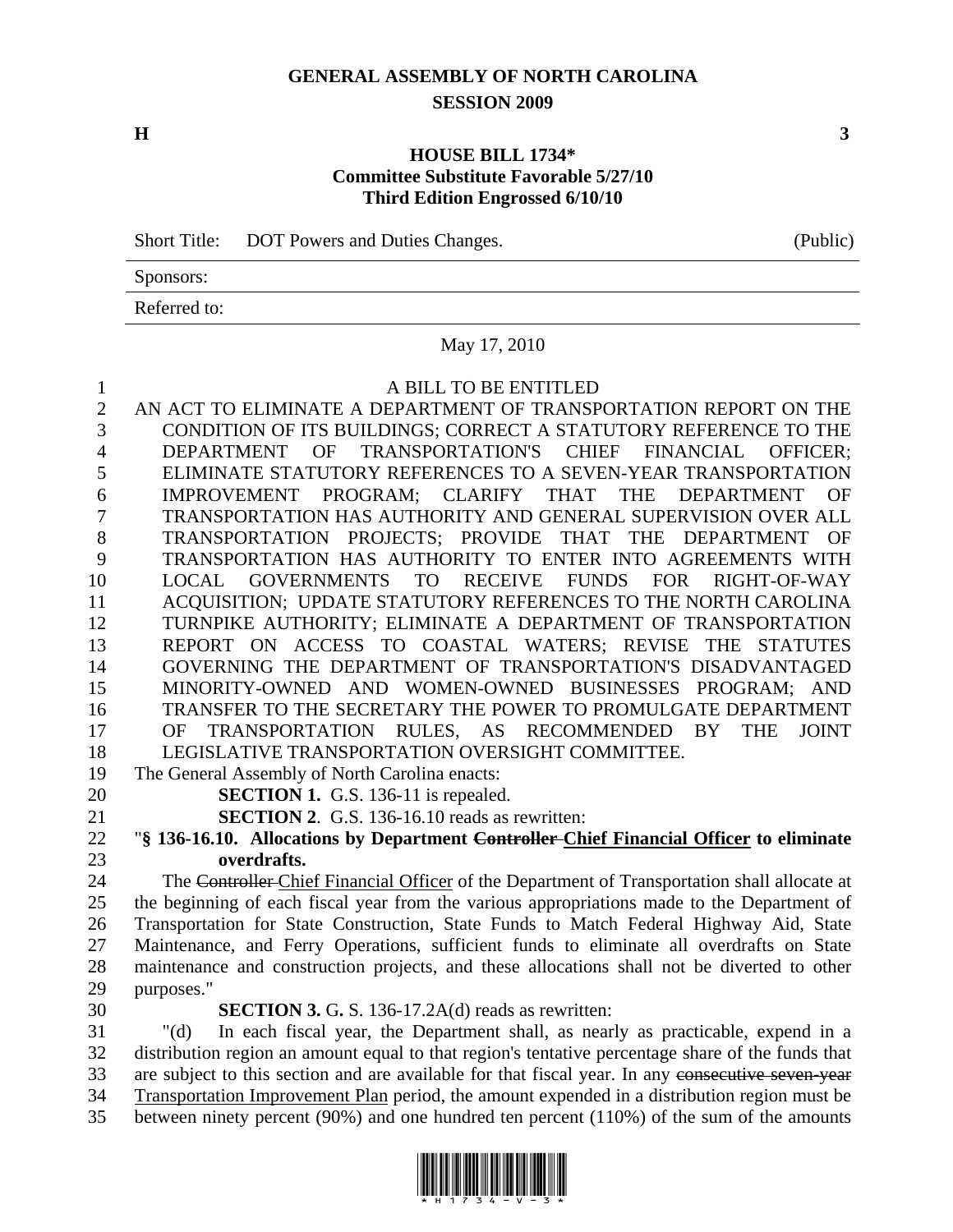|                           | <b>General Assembly Of North Carolina</b>                                                                                                                     | <b>Session 2009</b> |
|---------------------------|---------------------------------------------------------------------------------------------------------------------------------------------------------------|---------------------|
|                           | established under this subsection as the target amounts to be expended in the region for those                                                                |                     |
| seven years that period." |                                                                                                                                                               |                     |
|                           | <b>SECTION 4.</b> G.S. 136-18(1) reads as rewritten:                                                                                                          |                     |
|                           | "§ 136-18. Powers of Department of Transportation.                                                                                                            |                     |
|                           | The said Department of Transportation is vested with the following powers:                                                                                    |                     |
| (1)                       | The <u>authority and</u> general supervision over all matters relating to the                                                                                 |                     |
|                           | construction-construction, maintenance, and design of the State highways,                                                                                     |                     |
|                           | transportation projects, letting of contracts therefore, and the selection of                                                                                 |                     |
|                           | materials to be used in the construction of State highways-transportation                                                                                     |                     |
|                           | projects under the authority of this Chapter.                                                                                                                 |                     |
| $\pmb{\mathsf{H}}$        |                                                                                                                                                               |                     |
|                           | <b>SECTION 5.</b> G.S. 136-18(12b) reads as rewritten:                                                                                                        |                     |
|                           | "§ 136-18. Powers of Department of Transportation.                                                                                                            |                     |
|                           | The said Department of Transportation is vested with the following powers:                                                                                    |                     |
|                           |                                                                                                                                                               |                     |
| (12b)                     | To issue "GARVEE" bonds (Grant Anticipation Revenue Vehicles) or other                                                                                        |                     |
|                           | eligible debt-financing instruments to finance federal-aid highway projects                                                                                   |                     |
|                           | using federal funds to pay a portion of principal, interest, and related bond                                                                                 |                     |
|                           | issuance costs, as authorized by 23 U.S.C. § 122, as amended (the National                                                                                    |                     |
|                           | Highway System Designation Act of 1995, Pub. L. 104-59). These bonds                                                                                          |                     |
|                           | shall be issued by the State Treasurer on behalf of the Department and shall                                                                                  |                     |
|                           | be issued pursuant to an order adopted by the Council of State under                                                                                          |                     |
|                           | G.S. 159-88. The State Treasurer shall develop and adopt appropriate debt                                                                                     |                     |
|                           | instruments, consistent with the terms of the State and Local Government                                                                                      |                     |
|                           | Revenue Bond Act, Article 5 of Chapter 159 of the General Statutes, for use                                                                                   |                     |
|                           | under this subdivision. Prior to issuance of any "GARVEE" or other eligible                                                                                   |                     |
|                           | debt instrument using federal funds to pay a portion of principal, interest,<br>and related bond issuance costs, the State Treasurer shall determine (i) that |                     |
|                           | the total outstanding principal of such debt does not exceed the total amount                                                                                 |                     |
|                           | of federal transportation funds authorized to the State in the prior federal                                                                                  |                     |
|                           | fiscal year; or (ii) that the maximum annual principal and interest of such                                                                                   |                     |
|                           | debt does not exceed fifteen percent (15%) of the expected average annual                                                                                     |                     |
|                           | federal revenue shown for the seven year-period in the most recently                                                                                          |                     |
|                           | adopted Transportation Improvement Program. Notes issued under the                                                                                            |                     |
|                           | provisions of this subdivision may not be deemed to constitute a debt or                                                                                      |                     |
|                           | liability of the State or of any political subdivision thereof, or a pledge of the                                                                            |                     |
|                           | full faith and credit of the State or of any political subdivision thereof, but                                                                               |                     |
|                           | shall be payable solely from the funds and revenues pledged therefor. All the                                                                                 |                     |
|                           | notes shall contain on their face a statement to the effect that the State of                                                                                 |                     |
|                           | North Carolina shall not be obligated to pay the principal or the interest on                                                                                 |                     |
|                           | the notes, except from the federal transportation fund revenues as shall be                                                                                   |                     |
|                           | provided by the documents governing the revenue note issuance, and that                                                                                       |                     |
|                           | neither the faith and credit nor the taxing power of the State of North                                                                                       |                     |
|                           | Carolina or of any of its political subdivisions is pledged to the payment of                                                                                 |                     |
|                           | the principal or interest on the notes. The issuance of notes under this Part                                                                                 |                     |
|                           | shall not directly or indirectly or contingently obligate the State or any of its                                                                             |                     |
|                           | political subdivisions to levy or to pledge any form of taxation whatever or                                                                                  |                     |
|                           | to make any appropriation for their payment.                                                                                                                  |                     |
| 11                        |                                                                                                                                                               |                     |
|                           |                                                                                                                                                               |                     |

50 **SECTION 6.** G.S. 136-18(38) reads as rewritten:

51 "**§ 136-18. Powers of Department of Transportation.**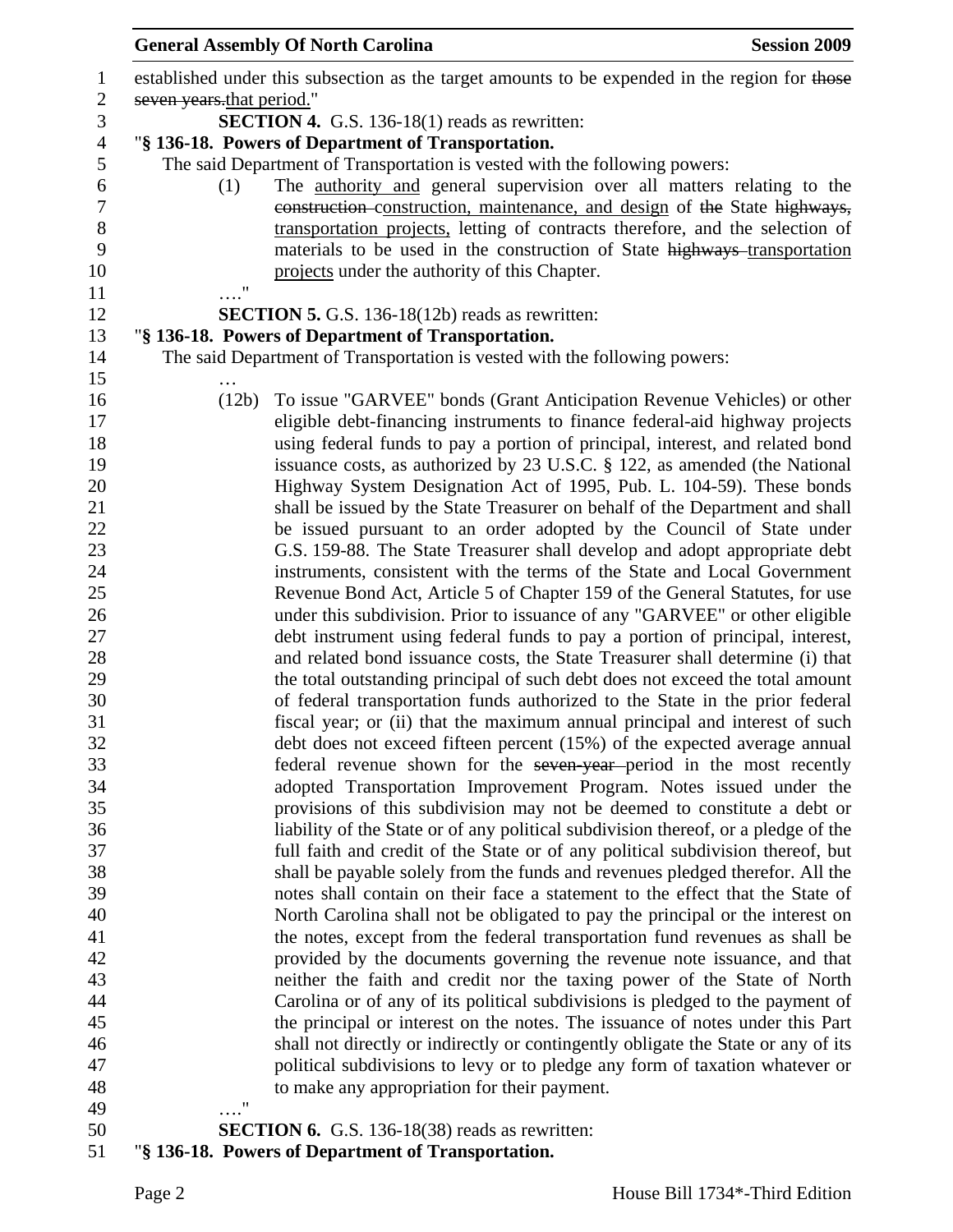|                           | <b>General Assembly Of North Carolina</b>                                                                                                                                                                                                                                                                                                                                                                                                                                                                                                                                                                                                                   | <b>Session 2009</b> |
|---------------------------|-------------------------------------------------------------------------------------------------------------------------------------------------------------------------------------------------------------------------------------------------------------------------------------------------------------------------------------------------------------------------------------------------------------------------------------------------------------------------------------------------------------------------------------------------------------------------------------------------------------------------------------------------------------|---------------------|
|                           | The said Department of Transportation is vested with the following powers:                                                                                                                                                                                                                                                                                                                                                                                                                                                                                                                                                                                  |                     |
| (38)<br>$^{\prime\prime}$ | To enter into agreements with municipalities, counties, governmental<br>entities, or nonprofit corporations to receive funds for the purpose-purposes<br>of advancing right-of-way acquisition or the construction schedule of a<br>project identified in the Transportation Improvement Program. If these funds<br>are subject to repayment by the Department, prior to receipt of funds,<br>reimbursement of all funds received by the Department shall be shown in the<br>existing Transportation Improvement Program and shall be reimbursed<br>within seven years of receipt. the period of the existing Transportation<br><b>Improvement Program.</b> |                     |
|                           | <b>SECTION 7.</b> G.S. 136-18(39) reads as rewritten:                                                                                                                                                                                                                                                                                                                                                                                                                                                                                                                                                                                                       |                     |
|                           | "§ 136-18. Powers of Department of Transportation.                                                                                                                                                                                                                                                                                                                                                                                                                                                                                                                                                                                                          |                     |
|                           | The said Department of Transportation is vested with the following powers:                                                                                                                                                                                                                                                                                                                                                                                                                                                                                                                                                                                  |                     |
|                           |                                                                                                                                                                                                                                                                                                                                                                                                                                                                                                                                                                                                                                                             |                     |
| (39)                      | To enter into partnership agreements with the North Carolina Turnpike<br>Authority, private entities, and authorized political subdivisions to finance,<br>by tolls, contracts, and other financing methods authorized by law, the cost<br>acquiring, constructing, equipping, maintaining, and operating<br>of                                                                                                                                                                                                                                                                                                                                             |                     |
|                           | transportation infrastructure in this State, and to plan, design, develop,                                                                                                                                                                                                                                                                                                                                                                                                                                                                                                                                                                                  |                     |
|                           | acquire, construct, equip, maintain, and operate transportation infrastructure                                                                                                                                                                                                                                                                                                                                                                                                                                                                                                                                                                              |                     |
|                           | in this State. An agreement entered into under this subdivision requires the                                                                                                                                                                                                                                                                                                                                                                                                                                                                                                                                                                                |                     |
|                           | concurrence of the Board of Transportation. The Department shall report to                                                                                                                                                                                                                                                                                                                                                                                                                                                                                                                                                                                  |                     |
|                           | the Chairs of the Joint Legislative Transportation Oversight Committee, the                                                                                                                                                                                                                                                                                                                                                                                                                                                                                                                                                                                 |                     |
|                           | Chairs of the House of Representatives Appropriations Subcommittee on                                                                                                                                                                                                                                                                                                                                                                                                                                                                                                                                                                                       |                     |
|                           | Transportation, and the Chairs of the Senate Appropriations Committee on                                                                                                                                                                                                                                                                                                                                                                                                                                                                                                                                                                                    |                     |
|                           | the Department of Transportation, at the same time it notifies the Board of                                                                                                                                                                                                                                                                                                                                                                                                                                                                                                                                                                                 |                     |
|                           | Transportation of any proposed agreement under this subdivision. Any                                                                                                                                                                                                                                                                                                                                                                                                                                                                                                                                                                                        |                     |
|                           | contracts for construction of highways, roads, streets, and bridges which are                                                                                                                                                                                                                                                                                                                                                                                                                                                                                                                                                                               |                     |
|                           | awarded pursuant to an agreement entered into under this section shall                                                                                                                                                                                                                                                                                                                                                                                                                                                                                                                                                                                      |                     |
|                           | comply with the competitive bidding requirements of Article 2 of this                                                                                                                                                                                                                                                                                                                                                                                                                                                                                                                                                                                       |                     |
| "                         | Chapter.                                                                                                                                                                                                                                                                                                                                                                                                                                                                                                                                                                                                                                                    |                     |
|                           | <b>SECTION 8.</b> G.S. 136-18(40) reads as rewritten:                                                                                                                                                                                                                                                                                                                                                                                                                                                                                                                                                                                                       |                     |
|                           | "§ 136-18. Powers of Department of Transportation.                                                                                                                                                                                                                                                                                                                                                                                                                                                                                                                                                                                                          |                     |
|                           | The said Department of Transportation is vested with the following powers:                                                                                                                                                                                                                                                                                                                                                                                                                                                                                                                                                                                  |                     |
|                           |                                                                                                                                                                                                                                                                                                                                                                                                                                                                                                                                                                                                                                                             |                     |
| (40)                      | To expand public access to coastal waters in its road project planning and                                                                                                                                                                                                                                                                                                                                                                                                                                                                                                                                                                                  |                     |
|                           | construction programs. The Department shall work with the Wildlife                                                                                                                                                                                                                                                                                                                                                                                                                                                                                                                                                                                          |                     |
|                           | Resources Commission, other State agencies, and other government entities                                                                                                                                                                                                                                                                                                                                                                                                                                                                                                                                                                                   |                     |
|                           | to address public access to coastal waters along the roadways, bridges, and                                                                                                                                                                                                                                                                                                                                                                                                                                                                                                                                                                                 |                     |
|                           | other transportation infrastructure owned or maintained by the Department.                                                                                                                                                                                                                                                                                                                                                                                                                                                                                                                                                                                  |                     |
|                           | The Department shall adhere to all applicable design standards and                                                                                                                                                                                                                                                                                                                                                                                                                                                                                                                                                                                          |                     |
|                           | guidelines in implementation of this enhanced access. The Department shall                                                                                                                                                                                                                                                                                                                                                                                                                                                                                                                                                                                  |                     |
|                           | report on its progress in expanding public access to coastal waters to the                                                                                                                                                                                                                                                                                                                                                                                                                                                                                                                                                                                  |                     |
|                           | Joint Legislative Commission on Seafood and Aquaculture and to the Joint                                                                                                                                                                                                                                                                                                                                                                                                                                                                                                                                                                                    |                     |
|                           | Legislative Transportation Oversight Commission no later than March 1 of                                                                                                                                                                                                                                                                                                                                                                                                                                                                                                                                                                                    |                     |
| $\pmb{\mathsf{H}}$        | each year.                                                                                                                                                                                                                                                                                                                                                                                                                                                                                                                                                                                                                                                  |                     |
|                           |                                                                                                                                                                                                                                                                                                                                                                                                                                                                                                                                                                                                                                                             |                     |
|                           | <b>SECTION 9.</b> G.S. 136-28.4 reads as rewritten:                                                                                                                                                                                                                                                                                                                                                                                                                                                                                                                                                                                                         |                     |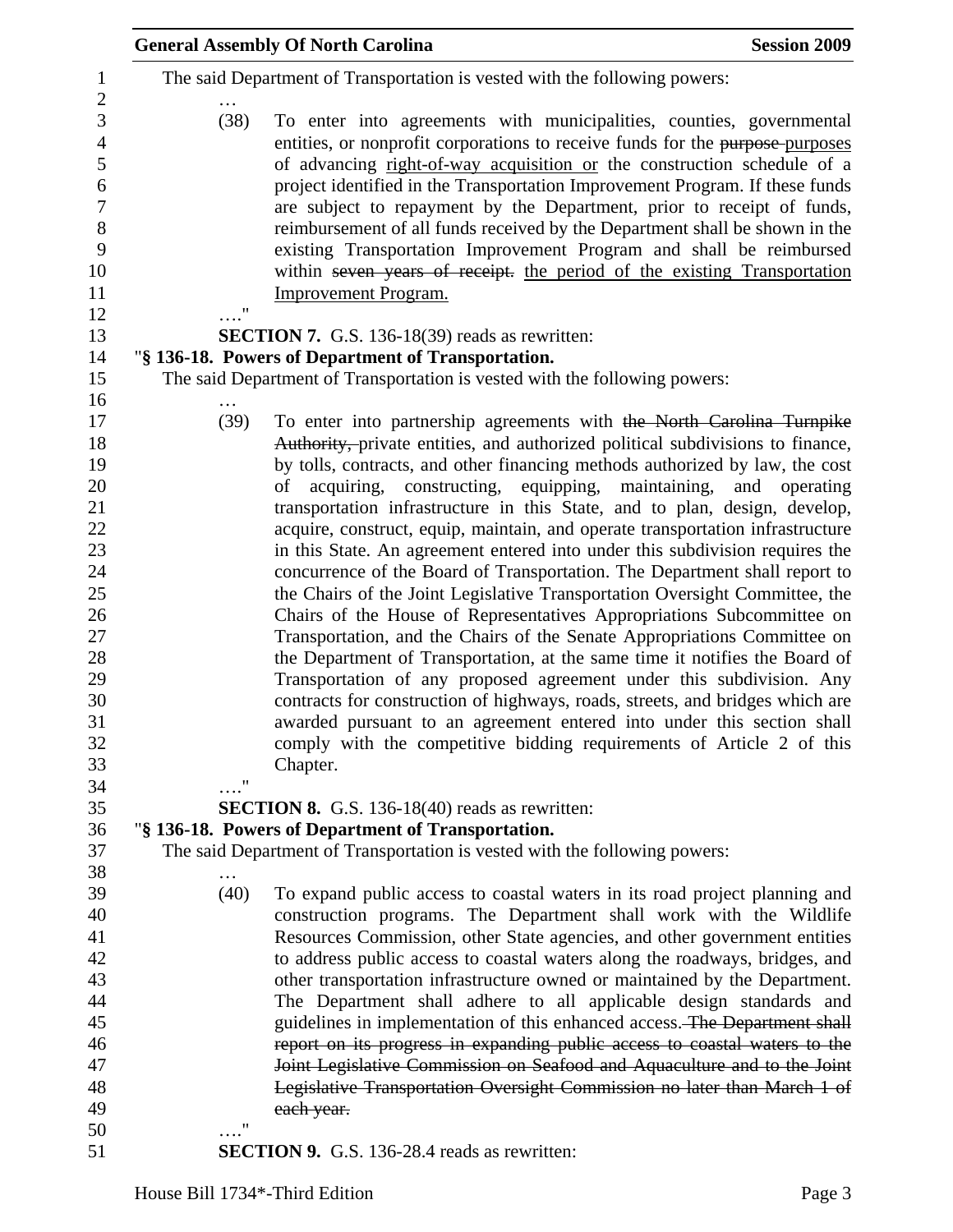1 "**§ 136-28.4. State policy concerning participation by disadvantaged minority-owned and**  2 **women-owned businesses in highway transportation contracts.** 

3 (a) It is the policy of this State, based on a compelling governmental interest, to 4 encourage and promote participation by disadvantaged minority-owned and women-owned 5 businesses in contracts let by the Department pursuant to this Chapter for the planning, design, 6 preconstruction, construction, alteration, or maintenance of State highways, roads, streets, or 7 bridges transportation infrastructure and in the procurement of materials for these projects. All 8 State agencies, institutions, and political subdivisions shall cooperate with the Department of 9 Transportation and among themselves in all efforts to conduct outreach and to encourage and 10 promote the use of disadvantaged minority-owned and women-owned businesses in these 11 contracts.

12 (b) At least every five years, the Department shall conduct a study on the availability 13 and utilization of disadvantaged minority-owned and women-owned business enterprises and 14 examine relevant evidence of the effects of race-based or gender-based discrimination upon the 15 utilization of such business enterprises in contracts for planning, design, preconstruction, 16 construction, alteration, or maintenance of State highways, roads, streets, or bridges 17 transportation infrastructure and in the procurement of materials for these projects. Should the 18 study show a strong basis in evidence of ongoing effects of past or present discrimination that 19 prevents or limits disadvantaged minority-owned and women-owned businesses from 20 participating in the above contracts at a level which would have existed absent such 21 discrimination, such evidence shall constitute a basis for the State's continued compelling 22 governmental interest in remedying such race and gender discrimination in highway 23 transportation contracting. Under such circumstances, the Department shall, in conformity with 24 State and federal law, adopt by rule and contract provisions a specific program to remedy such 25 discrimination. This specific program shall, to the extent reasonably practicable, address each 26 barrier identified in such study that adversely affects contract participation by disadvantaged 27 minority-owned and women-owned businesses.

28 (b1) Based upon the findings of the Department's Second Generation Disparity Study 29 completed in 2004, 2009 study entitled "Measuring Business Opportunity: A Disparity Study of 30 NCDOT's State and Federal Programs" hereinafter referred to as "Study", the program design 31 shall, to the extent reasonably practicable, incorporate narrowly tailored remedies identified in 32 the Study, and the Department shall implement a comprehensive antidiscrimination 33 enforcement policy. As appropriate, the program design shall be modified by rules adopted by 34 the Department that are consistent with findings made in the Study and in subsequent studies 35 conducted in accordance with subsection (b) of this section. As part of this program, the 36 Department shall review its budget and establish annual aspirational goals every three years, 37 not mandatory goals, in percentages, for the overall participation in contracts by disadvantaged 38 minority-owned and women-owned businesses. These annual aspirational goals for 39 disadvantaged minority-owned and women-owned businesses shall be established consistent 40 with federal methodology specified in the Study, methodology, and they shall not be applied 41 rigidly on specific contracts or projects. Instead, the Department shall establish 42 contract-specific goals or project-specific goals for the participation of such firms in a manner 43 consistent with availability of disadvantaged minority-owned and women-owned businesses, as 44 appropriately defined by its most recent Study, for each disadvantaged minority-owned and 45 women-owned business category that has demonstrated significant disparity in contract 46 utilization. Nothing in this section shall authorize the use of quotas. Any program implemented 47 as a result of the Study conducted in accordance with this section shall be narrowly tailored to 48 eliminate the effects of historical and continuing discrimination and its impacts on such 49 disadvantaged minority-owned and women-owned businesses without any undue burden on 50 other contractors. The Department shall give equal opportunity for contracts it lets without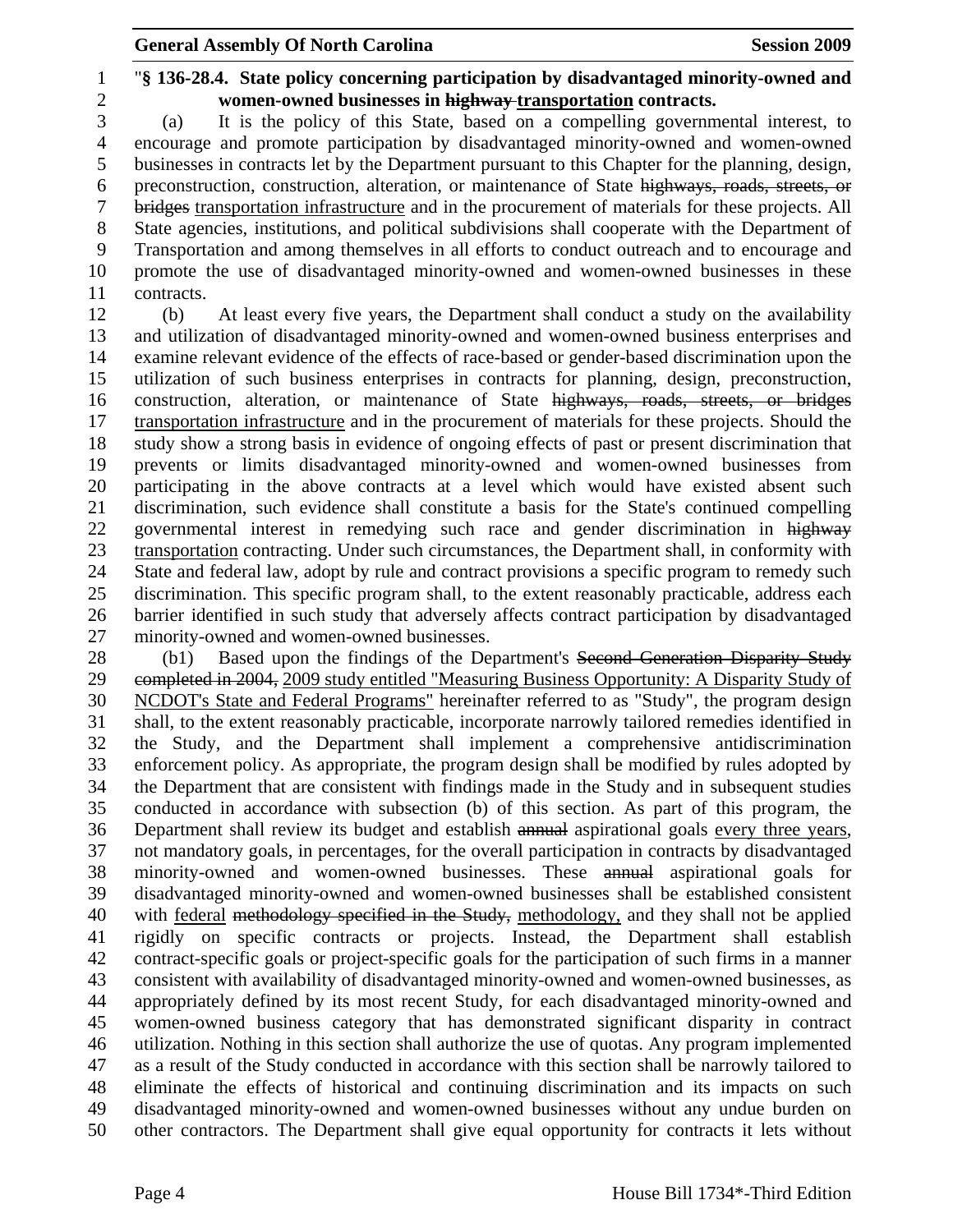|                               | <b>General Assembly Of North Carolina</b>                                                         | <b>Session 2009</b> |
|-------------------------------|---------------------------------------------------------------------------------------------------|---------------------|
|                               | regard to race, religion, color, creed, national origin, sex, age, or handicapping condition, as  |                     |
|                               | defined in G.S. 168A-3, to all contractors and businesses otherwise qualified.                    |                     |
| (c)                           | The following definitions apply in this section:                                                  |                     |
| (1)                           | "Disadvantaged business Business" has the same meaning as "disadvantaged                          |                     |
|                               | business enterprise" in 49 C.F.R. § 26.5 Subpart A or any subsequently                            |                     |
|                               | promulgated replacement regulation.                                                               |                     |
| (2)                           | "Minority" includes only those racial or ethnicity classifications identified by                  |                     |
|                               | a study conducted in accordance with this section that have been subjected to                     |                     |
|                               | discrimination in the relevant marketplace and that have been adversely                           |                     |
|                               | affected in their ability to obtain contracts with the Department.                                |                     |
|                               | "Women" means nonminority persons born of the female sex.                                         |                     |
| (3)                           |                                                                                                   |                     |
| (d)                           | The Department shall report semiannually annually to the Joint Legislative                        |                     |
|                               | Transportation Oversight Committee on the utilization of disadvantaged minority-owned             |                     |
|                               | businesses and women-owned businesses and any program adopted to promote contracting              |                     |
|                               | opportunities for those businesses. Following each study of availability and utilization, the     |                     |
|                               | Department shall report to the Joint Legislative Transportation Oversight Committee on the        |                     |
|                               | results of the study for the purpose of determining whether the provisions of this section should |                     |
| continue in force and effect. |                                                                                                   |                     |
| (e)                           | This section expires August 31, 2010 2014."                                                       |                     |
|                               | <b>SECTION 10.</b> G.S. 136-89.189 reads as rewritten:                                            |                     |
|                               | "§ 136-89.189. Turnpike Authority revenue bonds.                                                  |                     |
|                               | The Authority shall be a municipality for purposes of Article 5 of Chapter 159 of the             |                     |
|                               | General Statutes, the State and Local Government Revenue Bond Act, and may issue revenue          |                     |
|                               | bonds pursuant to that Act to pay all or a portion of the cost of a Turnpike Project or to refund |                     |
|                               | any previously issued bonds. In connection with the issuance of revenue bonds, the Authority      |                     |
|                               | shall have all powers of a municipality under the State and Local Government Revenue Bond         |                     |
|                               | Act, and revenue bonds issued by the Authority shall be entitled to the protection of all         |                     |
|                               | provisions of the State and Local Government Revenue Bond Act.                                    |                     |
|                               | Except as provided in this section, the provisions of Chapter 159 of the General Statutes,        |                     |
|                               | the Local Government Finance Act, apply to revenue bonds issued by the Turnpike Authority.        |                     |
| (1)                           | The term of a lease between the Turnpike Authority and the Department                             |                     |
|                               | executed prior to July 27, 2009, for all or any part of a Turnpike Project may                    |                     |
|                               | exceed 40 years, as agreed by the Authority and the Department.                                   |                     |
| (2)                           | The maturity date of a refunding bond may extend to the earlier of the                            |                     |
|                               | following:                                                                                        |                     |
|                               | Forty years from the date of issuance of the refunding bond.<br>a.                                |                     |
|                               | The date the Turnpike Authority determines is the maturity date<br>b.                             |                     |
|                               | required for the Turnpike Project funded with the refunding bonds to                              |                     |
|                               | generate sufficient revenues to retire the refunding bonds and any                                |                     |
|                               | other outstanding indebtedness issued for that Project. The                                       |                     |
|                               | Authority's determination of the appropriate maturity date is                                     |                     |
|                               | conclusive and binding. In making its determination, the Authority                                |                     |
|                               | may take into account appropriate financing terms and conventions."                               |                     |
|                               | <b>SECTION 11.</b> G.S. 143B-348 reads as rewritten:                                              |                     |
|                               | "§ 143B-348. Department of Transportation – head; rules, regulations, etc., of Board of           |                     |
|                               | <b>Transportation.</b>                                                                            |                     |
|                               | The Secretary of Transportation shall be the head of the Department of Transportation. He         |                     |
|                               | shall carry out the day-to-day operations of the Department and shall be responsible for          |                     |
|                               | carrying out the policies, programs, priorities, and projects approved by the Board of            |                     |
|                               | Transportation. He shall be responsible for all other transportation matters assigned to the      |                     |
|                               |                                                                                                   |                     |

51 Department of Transportation, except those reserved to the Board of Transportation by statute.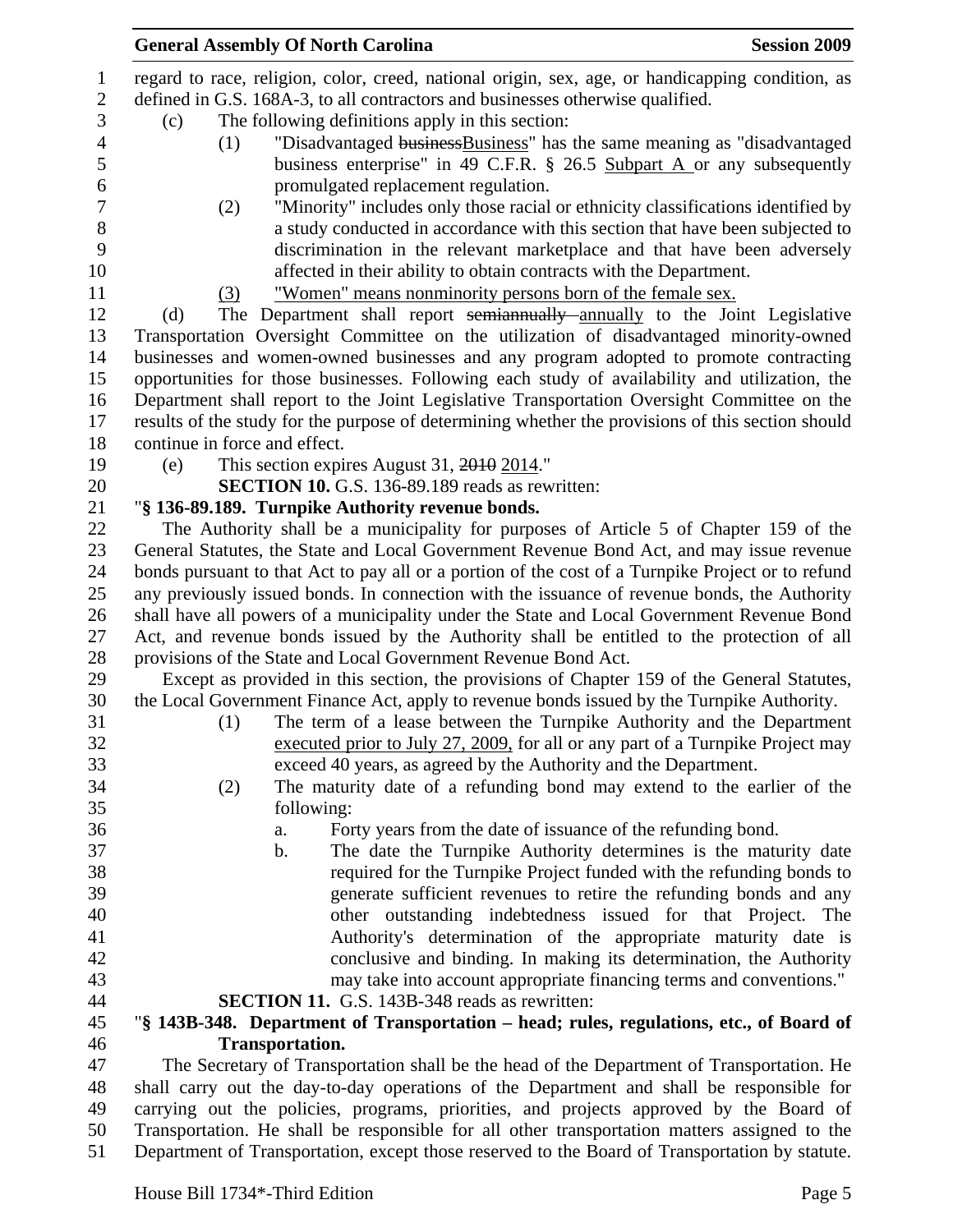#### General Assembly Of North Carolina **Session 2009**

1 Except as otherwise provided for by statute, the Secretary shall have all the powers and duties 2 as provided for in Article 1 of Chapter 143B including the responsibility for all management 3 functions for the Department of Transportation. The Secretary shall be vested with authority to 4 adopt design criteria, construction specifications, and standards as required for the Department 5 of Transportation to construct and maintain highways, bridges, and ferries. The Secretary or the 6 Secretary's designee shall be vested with authority to promulgate rules and regulations 7 concerning all transportation functions assigned to the Department. 8 All rules, regulations, ordinances, specifications, standards, and criteria adopted by the 9 Board of Transportation and in effect on July 1, 1977, shall continue in effect until changed by 10 the Board of Transportation or the Secretary of Transportation. The Secretary shall have 11 complete authority to modify any of these matters existing on July 1, 1977, except as 12 specifically restricted by the Board. Whenever any such criteria, rule, regulation, ordinance, 13 specification, or standards are continued in effect under this section and the words "Board of 14 Transportation" are used, the words shall mean the "Department of Transportation" unless the 15 context makes such meaning inapplicable. All actions pending in court by or against the Board 16 of Transportation may continue to be prosecuted in that name without the necessity of formally 17 amending the name to the Department of Transportation." 18 **SECTION 12.** G.S. 143B-350(f)(4) reads as rewritten: 19 "(f) Duties of the Board. – The Board of Transportation has the following duties and 20 powers: 21 … 22 (4) To approve a schedule of all major transportation improvement projects and 23 their anticipated cost for a period of seven years into the future. cost. This 24 schedule is designated the Transportation Improvement Program; it must be 25 published and copies must be available for distribution. The document that 26 contains the Transportation Improvement Program, or a separate document 27 that is published at the same time as the Transportation Improvement 28 Program, must include the anticipated funding sources for the improvement 29 projects included in the Program, a list of any changes made from the 30 previous year's Program, and the reasons for the changes. 31 …." 32 **SECTION 13.** G.S. 143B-350(f)(13) is repealed. 33 **SECTION 14.** G.S. 159-81(1) reads as rewritten: 34 "**§ 159-81. Definitions.**  35 The words and phrases defined in this section shall have the meanings indicated when used 36 in this Article: 37 (1) "Municipality" means a county, city, town, incorporated village, sanitary 38 district, metropolitan sewerage district, metropolitan water district, county 39 water and sewer district, water and sewer authority, hospital authority, 40 hospital district, parking authority, special airport district, special district 41 created under Article 43 of Chapter 105 of the General Statutes, regional 42 public transportation authority, regional transportation authority, regional 43 natural gas district, regional sports authority, airport authority, joint agency 44 created pursuant to Part 1 of Article 20 of Chapter 160A of the General 45 Statutes, a joint agency authorized by agreement between two cities to 46 operate an airport pursuant to G.S. 63-56, and the North Carolina Turnpike 47 Authority created pursuant to described in Article 6H of Chapter 136 of the 48 General Statutes, Statutes and transferred to the Department of 49 Transportation pursuant to G.S. 136-89.182(b), but not any other forms of 50 State or local government. 51 …."